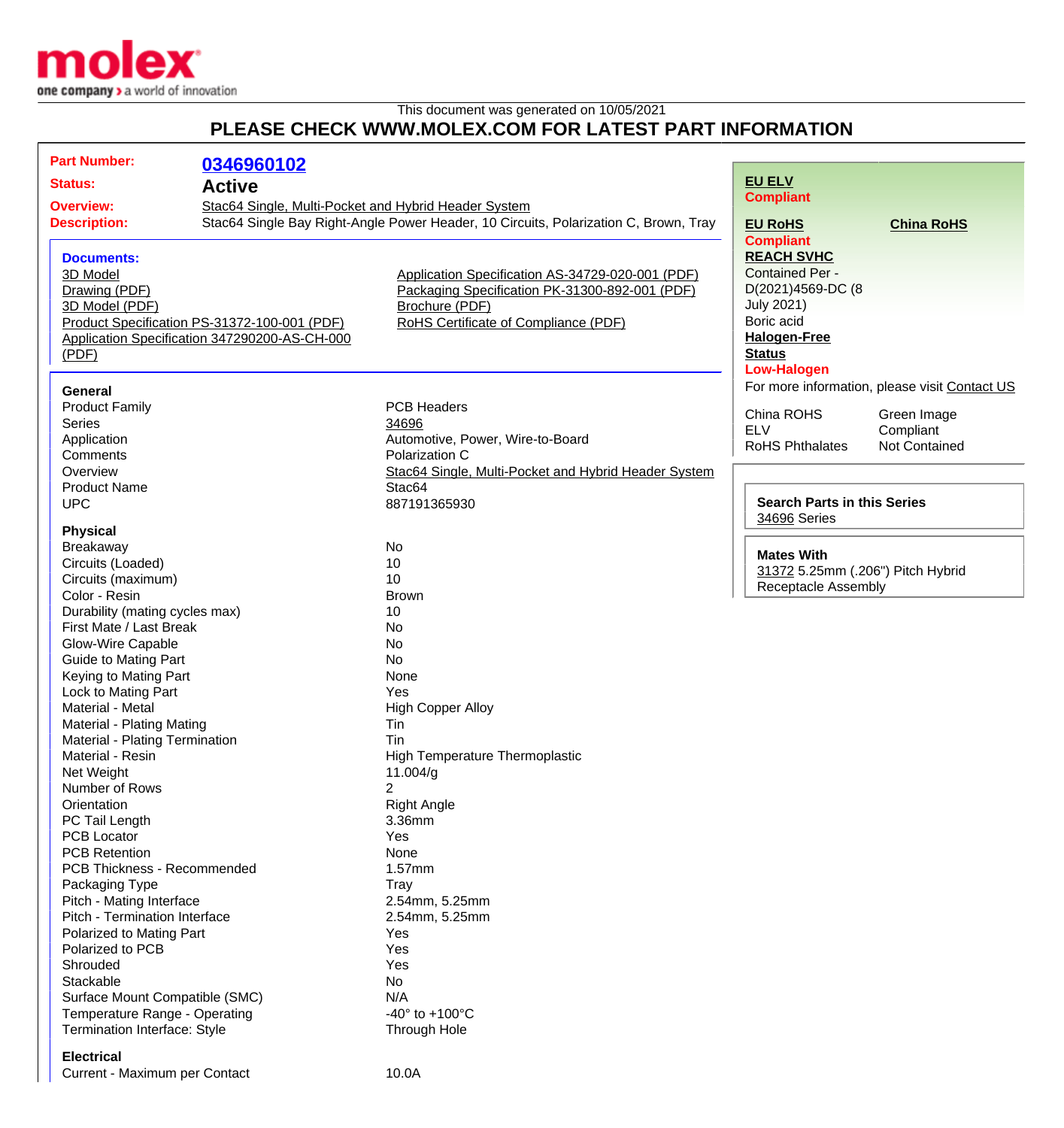| Voltage - Maximum                                                                                                                                                                    | 500V                      |
|--------------------------------------------------------------------------------------------------------------------------------------------------------------------------------------|---------------------------|
| <b>Solder Process Data</b><br>Duration at Max. Process Temperature (seconds)<br>Lead-freeProcess Capability<br>Max. Cycles at Max. Process Temperature<br>Process Temperature max. C | 040<br>WAVE<br>003<br>260 |
| <b>Material Info</b>                                                                                                                                                                 |                           |
| <b>Reference - Drawing Numbers</b><br>Application Specification                                                                                                                      | 347290200-AS-C            |

| Reference - Drawing Numbers  |                                       |
|------------------------------|---------------------------------------|
| Application Specification    | 347290200-AS-CH-000, AS-34729-020-001 |
| Packaging Specification      | PK-31300-892-001                      |
| <b>Product Specification</b> | PS-31372-100-001                      |
| Sales Drawing                | SD-34696-100-001                      |

## This document was generated on 10/05/2021 **PLEASE CHECK WWW.MOLEX.COM FOR LATEST PART INFORMATION**